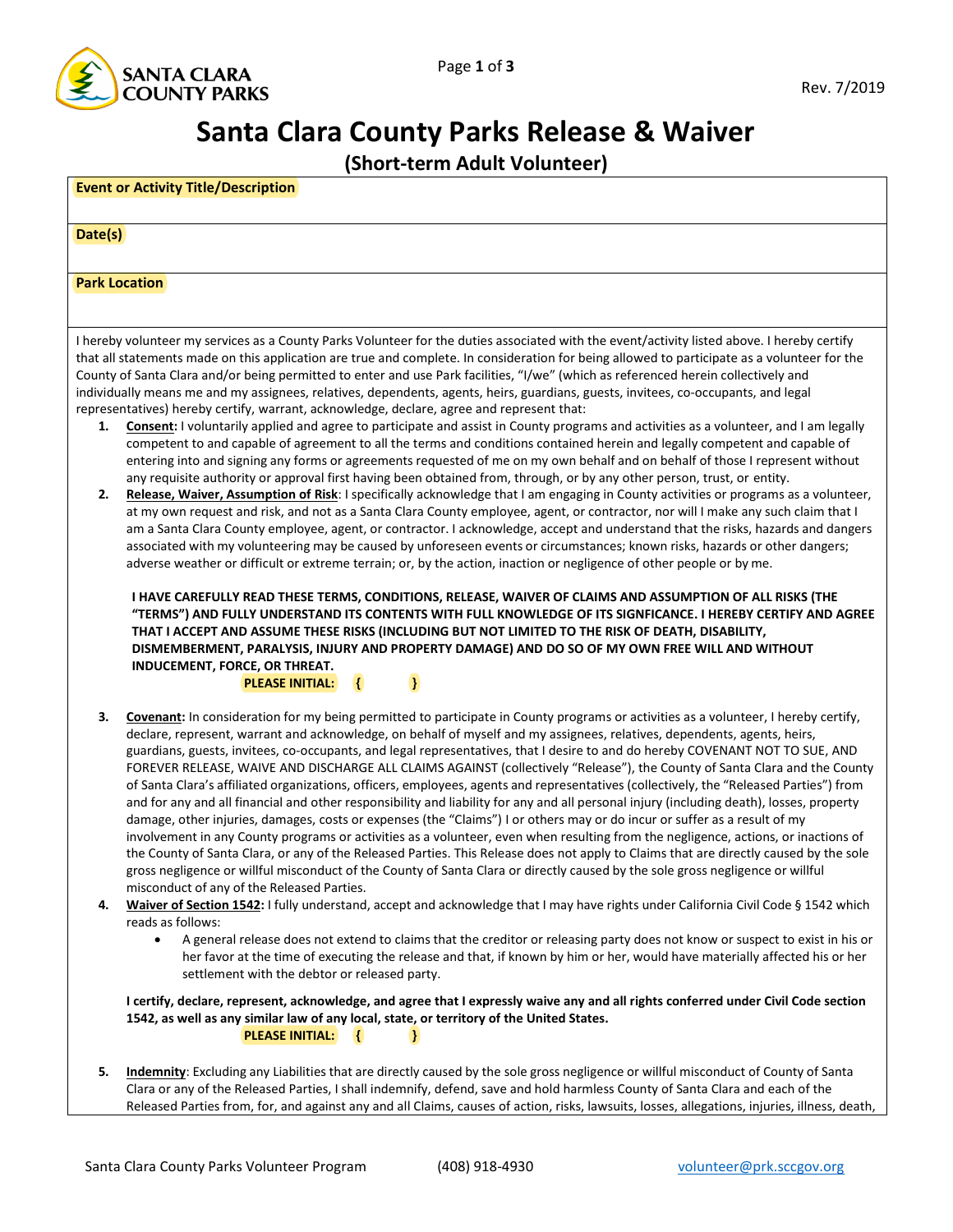

damages and liabilities (including but not limited to litigation costs and attorneys' fees) (collectively, the "Liabilities") occasioned by, relating to, or resulting from, wholly or in part, directly or indirectly my acts or omissions, and/or the acts or omissions of my assignees, relatives, dependents, agents, heirs, guardians, guests, invitees, co-occupants, legal representatives, or other persons.

- **6. Binding Effect**: It is understood and agreed that the Terms are binding on me and my assignees, relatives, dependents, agents, heirs, guardians, guests, invitees, co-occupants, and legal representatives and are intended to be as broad and inclusive as is permitted by the laws of the State of California and that if any portion of these Terms are held invalid, I agree, accept and understand that the balance shall, notwithstanding, continue in full legal force and effect.
- **7. Complete Understanding**: I certify, affirm and acknowledge that, under penalty of perjury, I have read, understand and agree to be bound by these terms and conditions.
- 8. Relationship: Nothing I do as a volunteer shall be deemed or construed to render, nor does it render, the County of Santa Clara and me as joint ventures, representatives, partners, agents, a joint enterprise, employer-employee, landlord-tenant, or lenderborrower. I will not under any circumstances represent or hold myself out as an employee, agent, or representative of the County of Santa Clara.
- **9. Criminal History, Health:** I have no criminal convictions, am not currently under indictment or prosecution for any offense and am not wanted for questioning or arrest by any law enforcement or government agency; and, I am of sufficient physical and mental condition to engage in the activities and programs requested of me as a volunteer. I hereby consent to and authorize the administration of all emergency medical treatment deemed necessary by County staff, or its agents and general medical services rendered, or assisted by County staff for the person(s) named in this instrument.
- **10. Background Check:** I hereby authorize representatives of Santa Clara County or its agents to perform a background check on me.
- **11. Consequences of not providing all or any part of the requested information**: I understand that placement as a County Park Volunteer will not occur if I do not provide all or any part of the information specified herein.
- **12. Disclosure of All Health Conditions**: I have disclosed all potential health and physical conditions that have the potential to impact my ability to perform the volunteer services and will disclose any new potential health and physical conditions that have the potential to impact my ability to perform prior to engaging in any volunteer services. I will refrain from performing such volunteer activities if there is the potential that it might impact my health or physical condition.
- **13. No Harassment; No Discrimination**: The County of Santa Clara has a zero-tolerance policy with regard to harassment and discrimination in the workplace. Employees, volunteers, vendors, visitors and others are protected from and shall refrain from engaging in sexual harassment, harassment and retaliation of any kind, and discrimination related to civil rights protections. I acknowledge, agree, and understand that I shall abide by the standards set forth in these Terms; local, state, and federal laws; and, County policies relating to sexual harassment, harassment, and discrimination. For more information regarding the County's policies please refer to the policies on Sexual Harassment, the County Policy against Discrimination, Harassment and Retaliation, or visit the Equal Opportunity Division website a[t https://www.sccgov.org/sites/eod/Pages/home.aspx](https://www.sccgov.org/sites/eod/Pages/home.aspx) or call them directly at (408) 299-5865.
- **14. Policies and Regulations**: I agree to comply with all the Terms, and all County policies, regulations, directives, and instructions, and to conduct myself in a professional manner, consistent with the same standards as established for County employees.
- **15. No Compensation**: I understand that I will not be compensated for any work performed as a volunteer, other than for reimbursement of pre-approved necessary and allowable expenses authorized in accordance with County rules and procedures.
- **16. Rights, Titles, and Interest**: I understand and agree that all rights, title and interest, including copyright, in and to any and all materials, documents, creative work, art, photographs, data, programming and other information, created by me as a volunteer belong to the County upon creation and shall continue in the County's exclusive ownership in perpetuity.
- **17. Worker's Compensation**: I understand and acknowledge that the County does not provide insurance coverage or worker's compensation for the volunteer activities encompassed by this agreement. As a volunteer, I will not be eligible for workers compensation benefits. In the event I am injured while performing authorized volunteer duties, I understand that I may be eligible for limited medical cost reimbursement provided by the County up to a limit of \$5,000 if I do not have sufficient insurance to cover medical costs for treatment of such an injury.
- **18. Photographic Release**: I grant to Santa Clara County the perpetual, unlimited, royalty-free, non-revocable right to use any and all photographic, digital, and electronic images and video or audio recordings of me/my child that are made by Santa Clara County or its representatives during my/my child's service with Santa Clara County, including royalties, proceeds, or other benefits from use of the photographs or recordings.
- **19. Waste:** I will conduct any and all activities so as to avoid and prevent waste, nuisance, or unreasonable annoyance to the County of Santa Clara, to County property, to other park visitors or users, or to neighboring properties.
- **20. No Alcohol; No Smoking:** I understand and accept that the sale, distribution, promotion, advertising, or use of any type of alcohol is strictly prohibited and I will comply with this standard while in, on, or around County property or facilities. I will not smoke on, in, or around County property or facilities.
- **21. Obey All Laws; Professionalism:** I will obey all laws at all times, including but not limited to County ordinances, policies, procedures, and guidelines, and all other local, state, and federal laws. I will at all times conduct myself in a professional, courteous, and respectful manner.